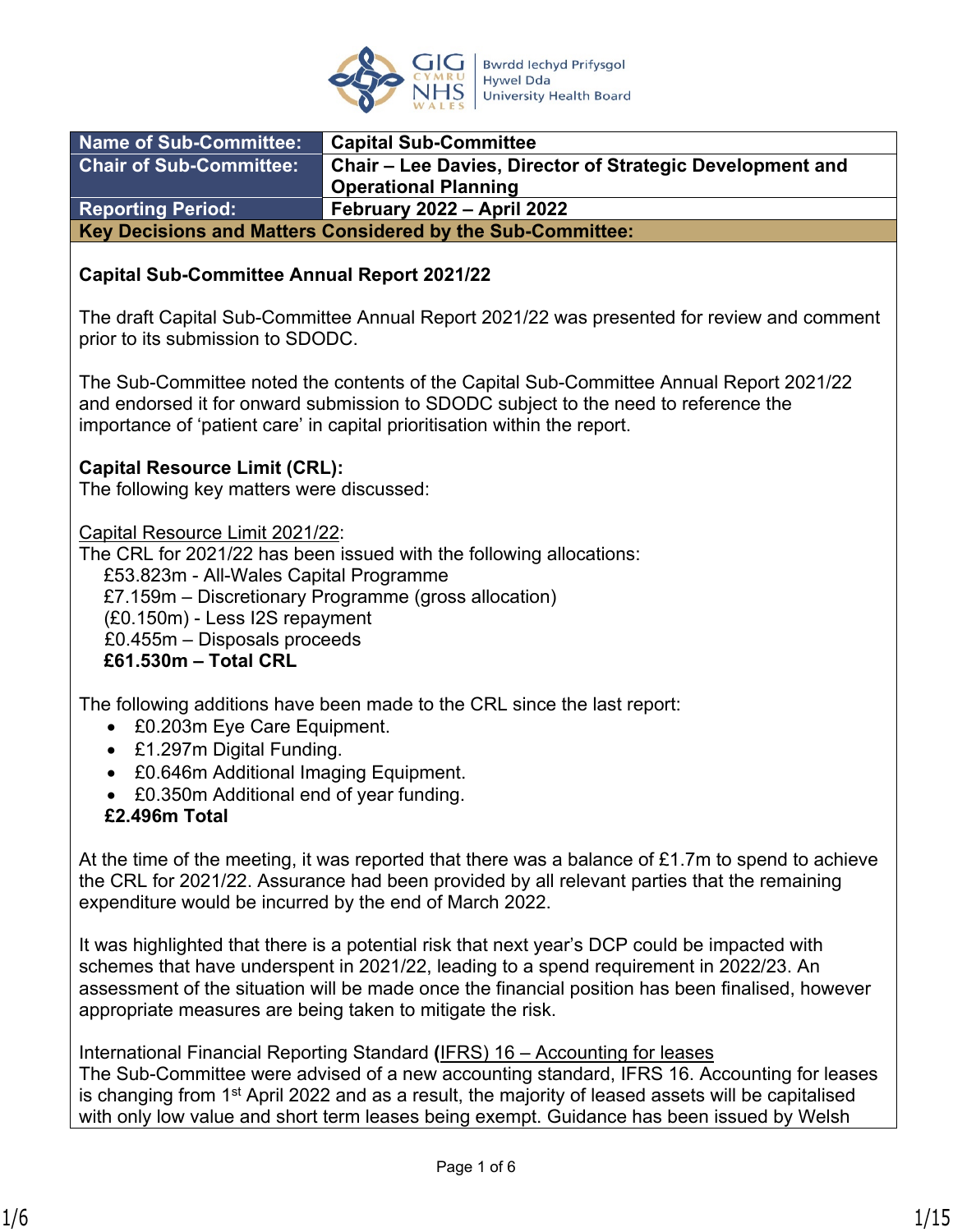Government (WG), although a governance process and transparent messaging around the additional governance requirements will be required.

#### Capital Programme 2021/22:

It was noted that weekly monitoring arrangements are in place to track the deliverability of all projects within the Programme for 2021/22.

#### Capital Programme 2022/23

- It was reported that the closing position for 2021/22 has not yet been finalised and there remains a risk that slippage on 2021/22 projects could adversely impact on the DCP for 2022/23.
- Additional posts for the discretionary estates team have been approved to progress schemes and ensure projects are prepared in advance to exploit any additional capital allocations in-year. The Capital Planning Group will agree the priority schemes for progression. It was noted that schemes on the priority list are being reviewed to identify any that are no longer required and check that the scoring reflects the current position.

The Sub-Committee noted the following:

- The Capital Resource Limit (CRL) for 2021/22.
- The financial risks currently being managed.
- The endorsed Discretionary Capital Programme for 2022/23.

## **Capital Governance – Project Highlight Reports**

The Sub-Committee noted the capital project highlight reports, noting the projects with red and amber RAG status.

| <b>Red RAG status</b>                                                                                                                                               | <b>Amber RAG rating</b>                                                                                                                                                                                                                                            |
|---------------------------------------------------------------------------------------------------------------------------------------------------------------------|--------------------------------------------------------------------------------------------------------------------------------------------------------------------------------------------------------------------------------------------------------------------|
| <b>Cross Hands Health Centre</b><br>$\bullet$<br>Women & Children's Phase II<br>$\bullet$<br>Fire Enforcement Work Withybush<br>$\bullet$<br>General Hospital (WGH) | <b>Carmarthen Hwb</b><br><b>Transforming Mental Health</b><br>Aseptics<br>Aberystwyth Integrated Care Centre<br><b>Welsh Community Care Information</b><br>$\bullet$<br>Solution (WCCIS)<br>Fire Enforcement Work Glangwili General<br>$\bullet$<br>Hospital (GGH) |

The Sub-Committee noted the content of the report, in particular those projects currently reporting a red RAG status or a significant increase in RAG status since January 2022.

## **Risk and Audit Report**

- The Sub Committee were presented with a draft revised process for audit and risk reporting.
- Key points for the revised draft process included:
- Progress of recommendations relating to audits associated with capital projects only will be reported to the CSC.
- Assurance on progress of Mid and West Wales Fire and Rescue Service letters will be reported through the Health and Safety Committee.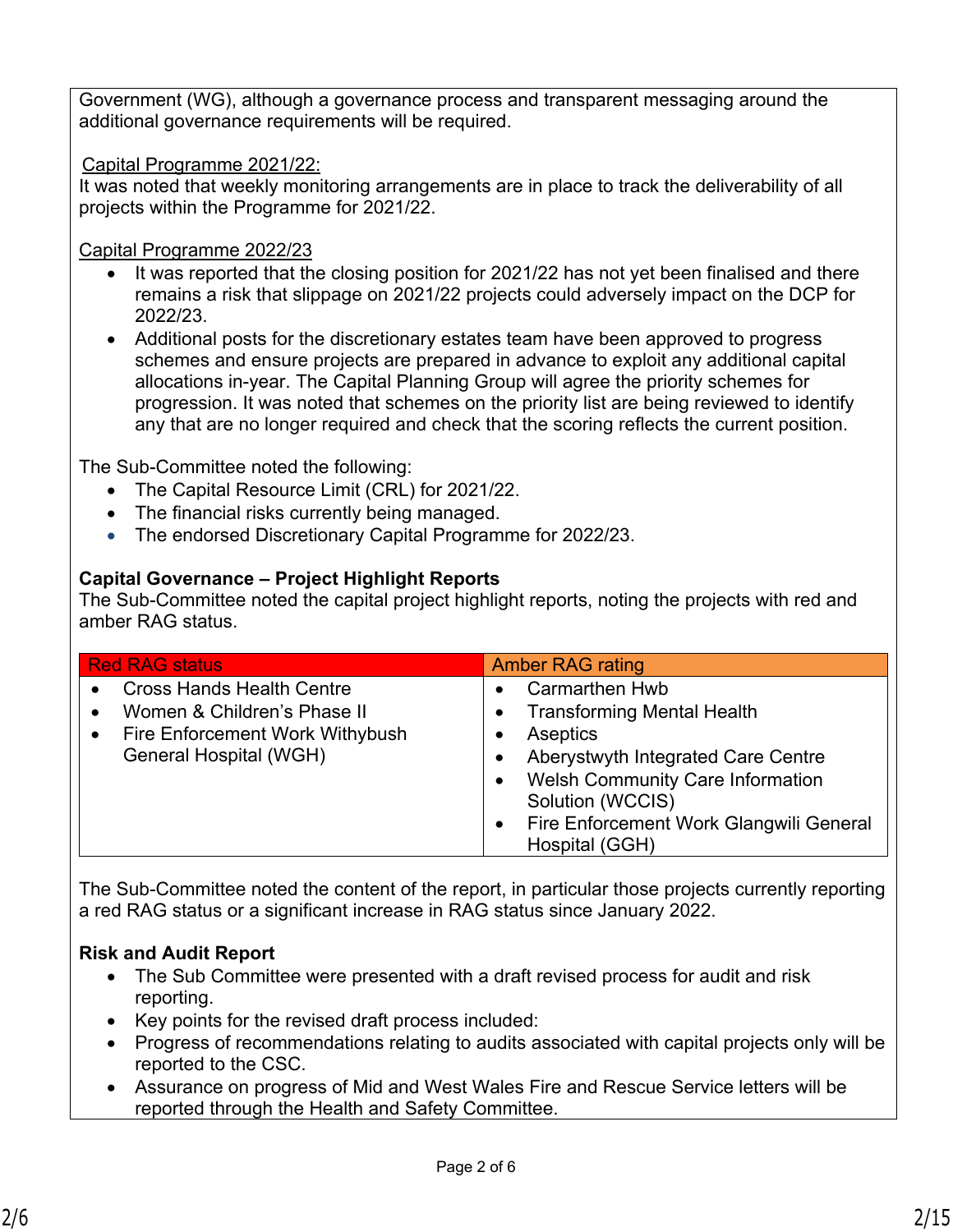- Assurance will be reported to CSC of the management oversight of risks that have identified Capital as a theme.
- Risks assigned to CSC at Directorate level and above tolerance, as agreed by Board, will continue to be reported to the CSC.
- Deputy Director of Operations, Director of Estates, Facilities & Capital Management and Digital Director to advise to CSC of risks that will be addressed through their Capital allocation, as well as those risks for which Capital funding will not be provided.

The Sub-Committee noted the contents of the report and endorsed the revised process as outlined in the paper.

## **WG Dashboards Reports**

The Sub-Committee received Month 10 dashboards submitted in February 2022 with just one slightly delayed report for WGH Fire Phase 1. The delay was due to the requirement to include additional information on the overboarding costs and contingencies. WG were fully aware of the delay.

The Sub-Committee noted the contents of the Dashboard reports.

## **Estates Advisory Board Funding Tracker**

The following key points were highlighted to the Sub-Committee:

- There is no WG Estates Funding Advisory Board (EFAB) funding in 2022/23 and therefore no further Tracker reports are anticipated.
- The following projects are now complete GGH Vacuum Insulated Evaporator, GGH and Bronglais General Hospital (BGH) Uninterrupted Power Supply Battery replacement projects, BGH Lift Replacement Scheme and WGH Air Handling Unit Replacement Scheme.
- The 2021/22 expenditure has been amended for a few schemes
	- BGH fire £125k of funding will be cash managed via the DCP into 2022/23 to enable scheme completion in May 2022.
	- Hafan Derwen Solar Farm 50% of the funding has been moved by WG to 2022/23.
	- **Electric Vehicles £208k of funding will be cash managed via the DCP into** 2022/23 to cover the delay to the delivery of the vehicles.
- Programme dates have changed for some schemes, however the expenditure planned for 2021/22 is still expected to be delivered and the projects are currently low risk.

It was also noted that a Lessons Learnt exercise is currently being undertaken; this is key to ensure schemes are prepared in readiness for any funding that may become available at short notice.

## **Capital Governance Review Action Tracker**

The Sub Committee were presented with the Capital Governance Review Action Tracker with key points to note as follows: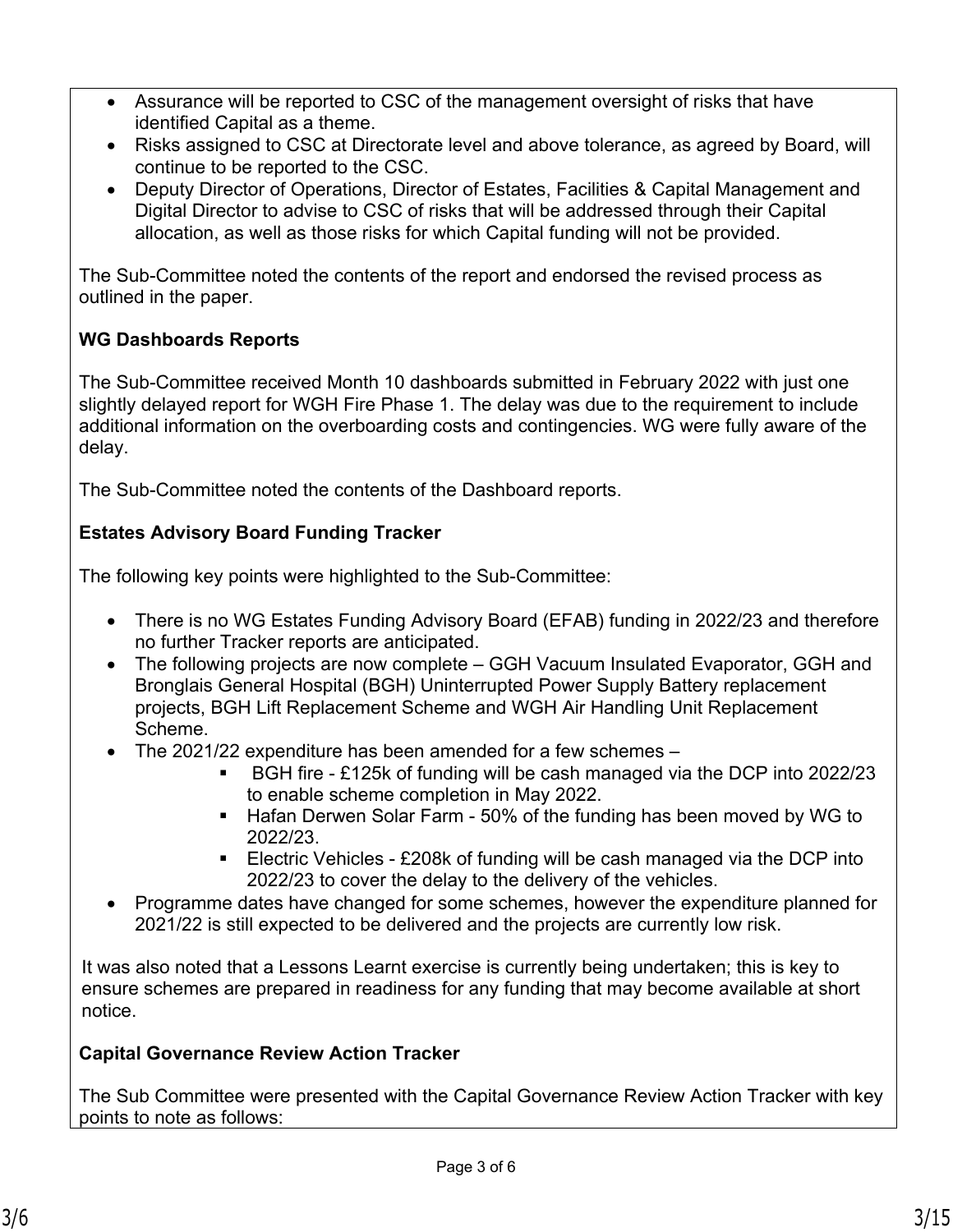- A Project Management Framework and Capital Guidance Document has been developed. These provide assurance that we are delivering against the recommendations of the review. These will remain live documents and will be updated and amended as appropriate.
- There are two recommendations outstanding:
	- Delegated capital approval limits this is due for completion in May 2022.
	- **EXED Internal scrutiny process for business cases prior to submission to the Capital** Sub-Committee for approval – this is in progress and is for future discussion by the Executive Team.

The Sub-Committee noted the contents of the report and the significant progress being made to deliver against the actions listed in the management response to the Capital Governance Review. The Sub-Committee also endorsed the Project Management Framework, noting that the document will be continuously reviewed and updated as appropriate.

### **A Healthier Mid & West Wales (AHMWW) – Programme Business Case Update**

The Sub-Committee noted the AHMWW update report including the following:

- The minor changes made to the PBC between January 2022 Board approval and submission to WG on 2 February 2022.
- Scrutiny comments were received from WG on 25<sup>th</sup> March 2022.
- The process outlined for the work to establish the membership of the Shortlist Technical Appraisal Group, the work to recommend the evaluation criteria, and the methodology recommended by the Consultation Institute for the scoring of criteria and shortlisted site options
- The current scope and methodology for the clinical evaluation
- The establishment of the Workforce and Financial/Economic appraisal workstreams under Executive Director leadership reporting to the AHMWW Programme Group.
- The further discussions required with WG to ensure all expected elements of appraisal are conducted and particularly to ensure the financial/economic appraisal expectations are understood.
- That Health and Equalities and Socio-Economic impact assessments are integral to the appraisal workstreams.
- The appointment of consultancies via Direct Award to undertake the technical appraisal work to inform the land selection process to the value of £0.796m

#### **Post Project Evaluation & Lessons Learnt**

The key points of the BGH Front of House Post Project Evaluation and Project Closure Report were presented.

The Sub-Committee noted that a robust analysis of the project was undertaken to inform the closure report to determine:

- The realisation of expected benefit outcomes.
- That lessons learnt have been captured and will feed into the Capital Planning Project Framework to aid the successful delivery of similar future projects.
- That outstanding audit recommendations have been completed.
- The management of any outstanding project risks.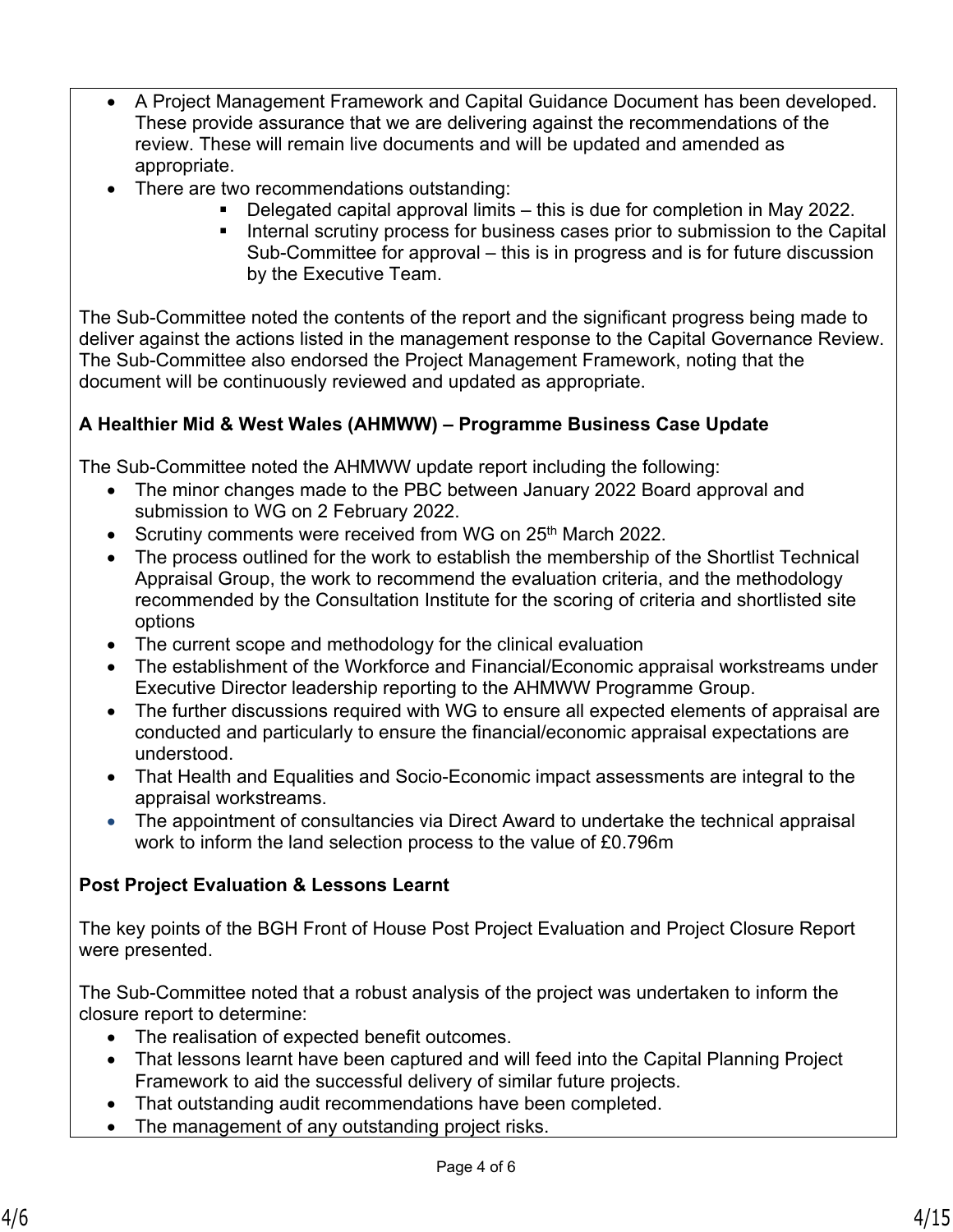## **Cardigan Integrated Care Centre – Gateway 5**

The Sub Committee received a report summarising the findings of the Cardigan Integrated Care Centre (CICC) Gateway 5 review which was held at CICC between  $8<sup>th</sup>$  and  $10<sup>th</sup>$  March 2022.

Key points of note reported were:

- The overall delivery confidence assessment has been rated amber/green, this represents an excellent outcome from a Gateway report for the Health Board.
- The report commends the quality of the finished building, the strong leadership that has influenced innovation and the positive atmosphere in the building.
- The next steps will involve the development of an action plan to detail how the recommendations and broader opportunities listed in the report can be addressed.

Members of the Sub-Committee noted the following:

- The contents of the report and the assurance from the Gateway 5 process that CICC has been a successful scheme that will give rich learning to future community schemes.
- Capital Planning will work with the Project Director to develop an action plan to address the report recommendations

### **Infrastructure & Investment Plan Update**

A progress update for the Infrastructure Investment Enabling Plan for 2022/25 was provided. Key points to note were:

- Amendments have been made to reflect the changes made to the discretionary programme based on the reduction in the capital allocation.
- A section has been added to reflect the request by WG to submit information to populate an NHS Wales 10-Year Infrastructure Plan.
- The document is ready for submission to WG, subject to a discussion around the contents of the NHS 10-year Infrastructure Plan. The deadline for submission is 31st March 2022.

#### **Matters Requiring Strategic Development and Operational Delivery Committee Level Consideration or Approval:**

All other key capital matters are included in the separate DCP update reports on the SDODC agenda.

#### **Risks / Matters of Concern:**

It was highlighted that there is a potential risk that next year's DCP will be impacted with schemes that have underspent in 2021/22, leading to a spend requirement in 2022/23. An assessment of the situation will be made once the financial position has been finalised, however appropriate measures are being taken to mitigate the risk.

#### Capital Programme 2022/23

It was reported that the closing position for 2021/22 has not yet been finalised and there remains a risk that slippage on 2021/22 projects could adversely impact on the DCP for 2022/23.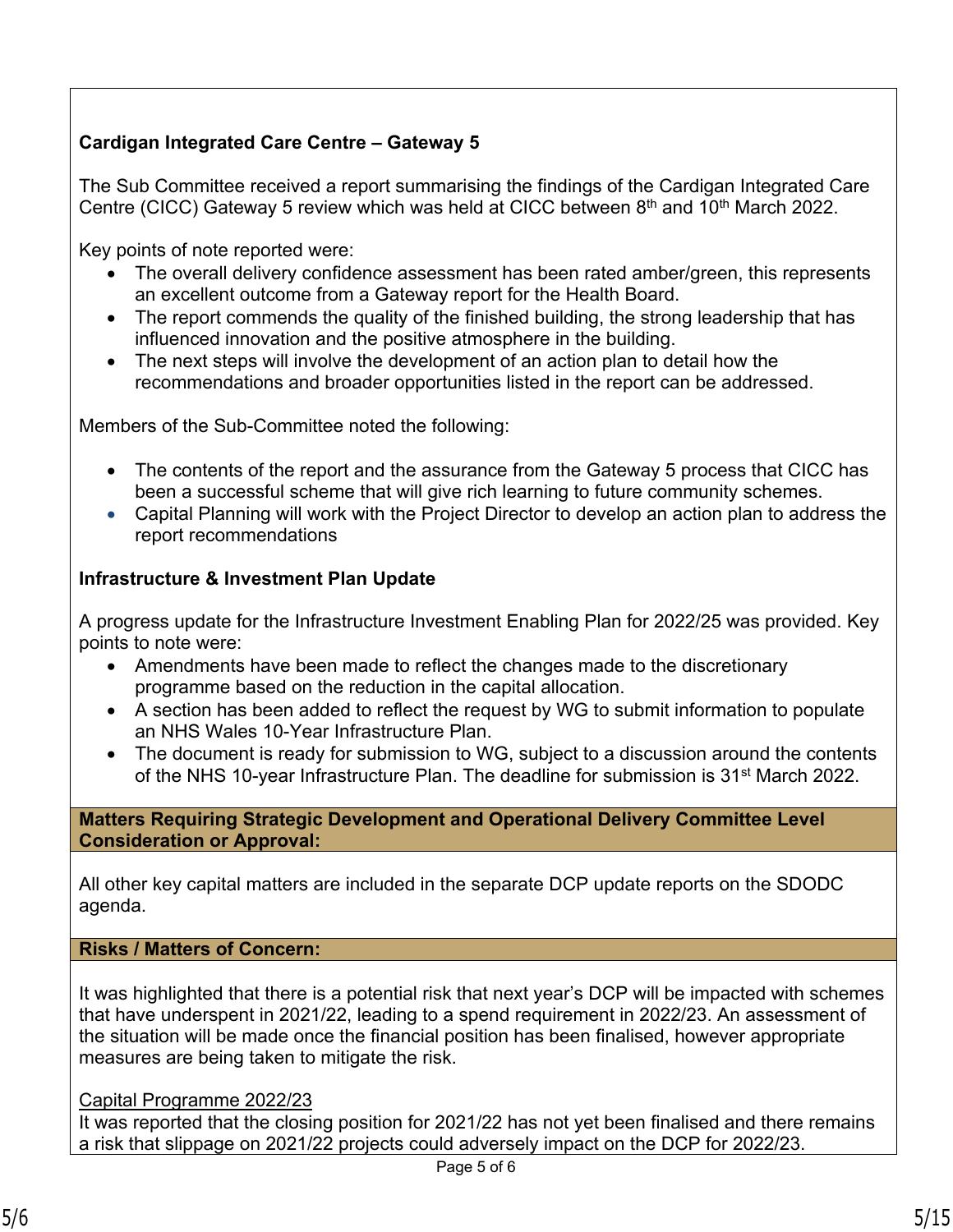#### **Planned Sub-Committee Business for the Next Reporting Period: Future Reporting:**

- Audit Recommendation Update Report
- Operational and strategic issues:
	- DCP Update
	- Dashboard Report
	- Estates Advisory Board Funding Tracker.
	- Fire Schemes Update
	- Sub-Committee Workplan 22/23
- Capital Planning Developments
	- A Healthier Mid and West Wales PBC Update
	- Post Project Evaluation and Lessons Learnt
	- Integrated Care Fund (ICF) Update
	- Arts in Health

**Date of Next Meeting:**  Tuesday 24th May 2022 at 2pm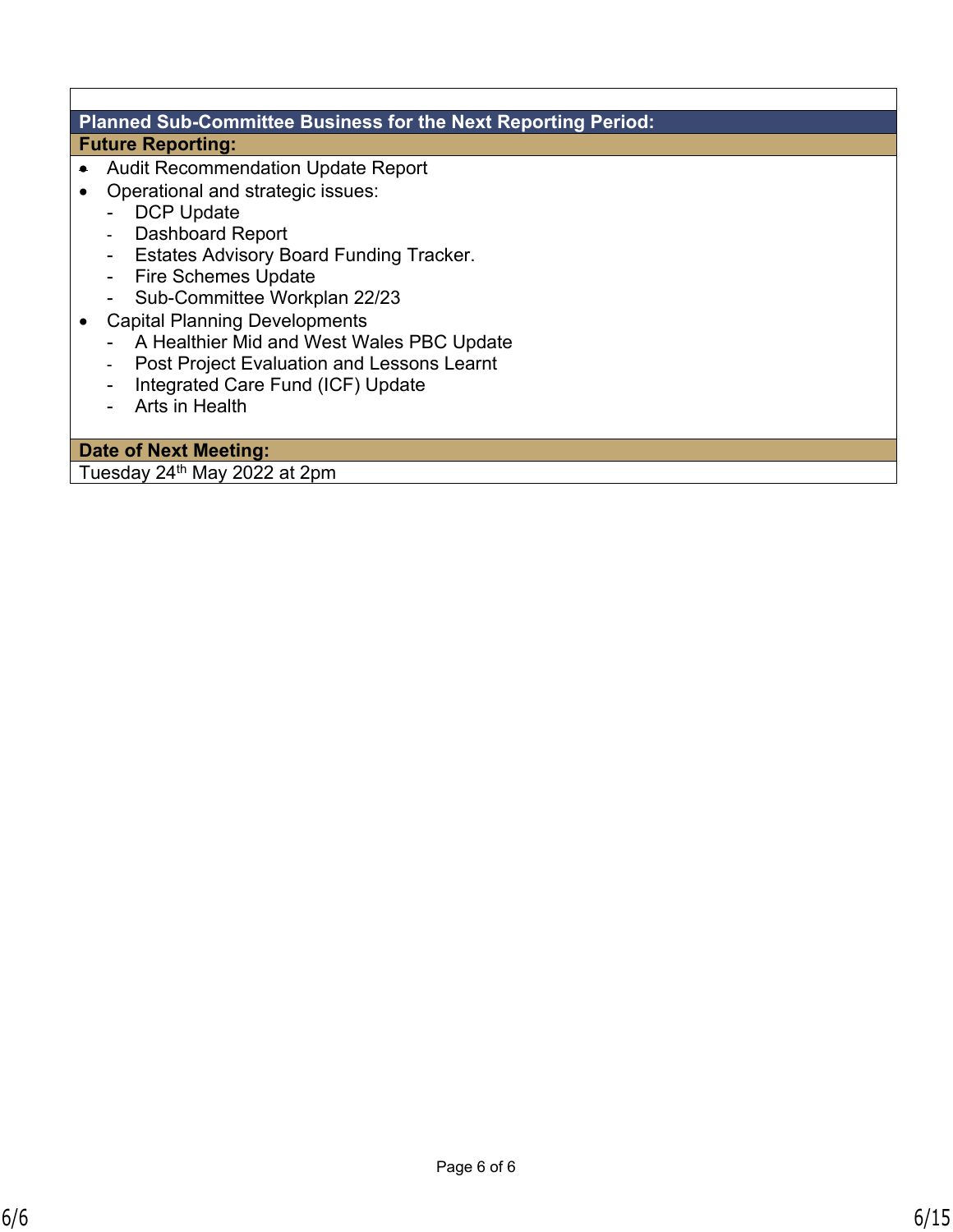

# **PWYLLGOR DATBLYGU STRATEGOL A CHYFLENWI GWEITHREDOL STRATEGIC DEVELOPMENT AND OPERATIONAL DELIVERY COMMITTEE**

| <b>DYDDIAD Y CYFARFOD:</b>    | 28 April 2022                                             |
|-------------------------------|-----------------------------------------------------------|
| <b>DATE OF MEETING:</b>       |                                                           |
| <b>TEITL YR ADRODDIAD:</b>    | Capital Sub-Committee Annual Report 2021/22               |
| <b>TITLE OF REPORT:</b>       |                                                           |
| <b>CYFARWYDDWR ARWEINIOL:</b> | Lee Davies, Strategic Development & Operational           |
| <b>LEAD DIRECTOR:</b>         | <b>Planning Director</b>                                  |
| <b>SWYDDOG ADRODD:</b>        | Paul Williams, Assistant Director of Strategic Planning & |
| <b>REPORTING OFFICER:</b>     | Development                                               |

**Pwrpas yr Adroddiad** (dewiswch fel yn addas) **Purpose of the Report** (select as appropriate) Ar Gyfer Penderfyniad/For Decision

#### **ADRODDIAD SCAA SBAR REPORT Sefyllfa / Situation**

The purpose of this paper is to present the Capital Sub-Committee Annual Report for 2021/22 to the Strategic Development and Operational Delivery Committee (SDODC).

The Capital Sub-Committee Annual Report provides assurances in respect of the work that has been undertaken by the Sub-Committee during 2021/22 and outlines the main achievements that have contributed to robust integrated governance across the University Health Board (UHB).

The Capital Sub-Committee can assure SDODC that it has operated within its Terms of Reference and that all meetings have been quorate. The Sub-Committee provides detailed assurance reports to SDODC following each of these meetings, which can be found on the Committee webpage.

#### **Cefndir / Background**

The UHB's Standing Orders and the terms of reference for the Capital Sub-Committee require the submission of an Annual Report to the SDODC and to identify how it has fulfilled the duties required of it.

The fundamental purpose of the Sub-Committee is to:

- Oversee the delivery of the Health Board's capital programmes and projects included in the planning cycle (in year and longer term.)
- Recommend to the Board, via the SDODC, the use of the Health Board's Capital Resource Limit (CRL) in line with the Health Board's financial scheme of delegation.
- Review, on an annual basis, the Discretionary Capital Programme (DCP) programme for the following financial year.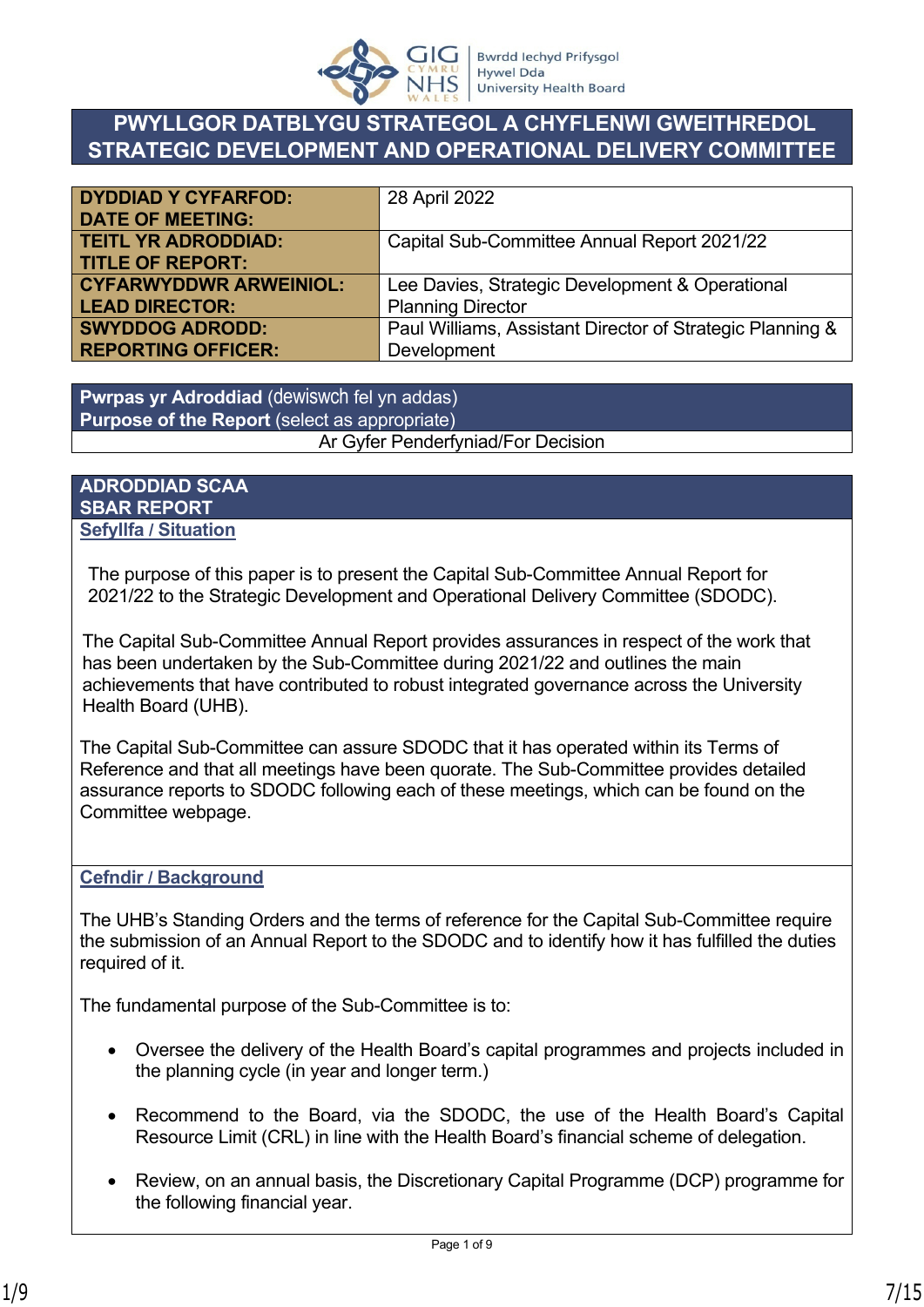- Ensure investments ultimately benefit patient care and or address deficiencies in patient care.
- Oversee the development of the Estates Strategy and Infrastructure Investment Enabling Plan aligned to the A Healthier Mid and West Wales Strategy for consideration by SDODC, prior to Board approval.
- Oversee the development and delivery of implementation plans for the Estates Strategy agreeing corrective actions where necessary and monitoring its effectiveness.

The Annual Report 2021/22 specifically comments on the key issues considered by the Sub-Committee in terms of capital strategy, planning and monitoring, and the adequacy of the governance and control measures in place. The Annual Report was drafted for discussion at the March 2022 meeting of the Capital Sub Committee and this final report reflects that discussion.

#### **Asesiad / Assessment**

The Capital Sub-Committee has been established under Board delegation with the Health Board approving terms of reference for the SDODC in July 2021.

The terms of reference of the Capital Sub-Committee were reviewed by the Sub-Committee in November 2021 and January 2022, and approved by SDODC in February 2022.

These terms of reference clearly detail the Sub-Committee's purpose to provide assurance to the SDODC around the organisation's Capital Strategy, ensuring that there is an accurate reflection of planning, governance, and monitoring to deliver against gaps in assurance.

In discharging this role, the Sub-Committee is required to oversee and monitor the Capital Planning agenda for the SDODC in respect of its provision of advice to the Board, and ensure the implementation of the Capital agenda against the following areas of responsibility:

- Develop recommendations to the Board, via the SDODC and Executive Team, on the use of the Health Board's Capital Resource Limit (CRL), for approval.
- Develop prioritised recommendations for discretionary capital sums and All Wales Capital Schemes and receive investment proposals, in response to an assessment of the organisation's risks, deficiencies in patient care, the Health Board's A Healthier Mid and West Wales Strategy (including delivery plans) and vision for healthcare, its strategic objectives, performance and financial improvement.
- Provide a co-ordinated approach to overseeing delivery of the Health Board's capital programmes and projects included in the planning cycle (in year and longer term) enabling the Health Board to understand the overall delivery commitments and risks and proposing changes as appropriate.
- Provide assurance that capital projects are managed and governed in accordance with mandatory requirements, best practice and the latest Welsh Government (WG) capital guidance, ensuring that revenue consequences associated with capital projects are explicit at project scoping stage.
- Provide assurance around the effective management of the Health Board's CRL, ensuring expenditure is in line with Standing Orders and within the agreed programme.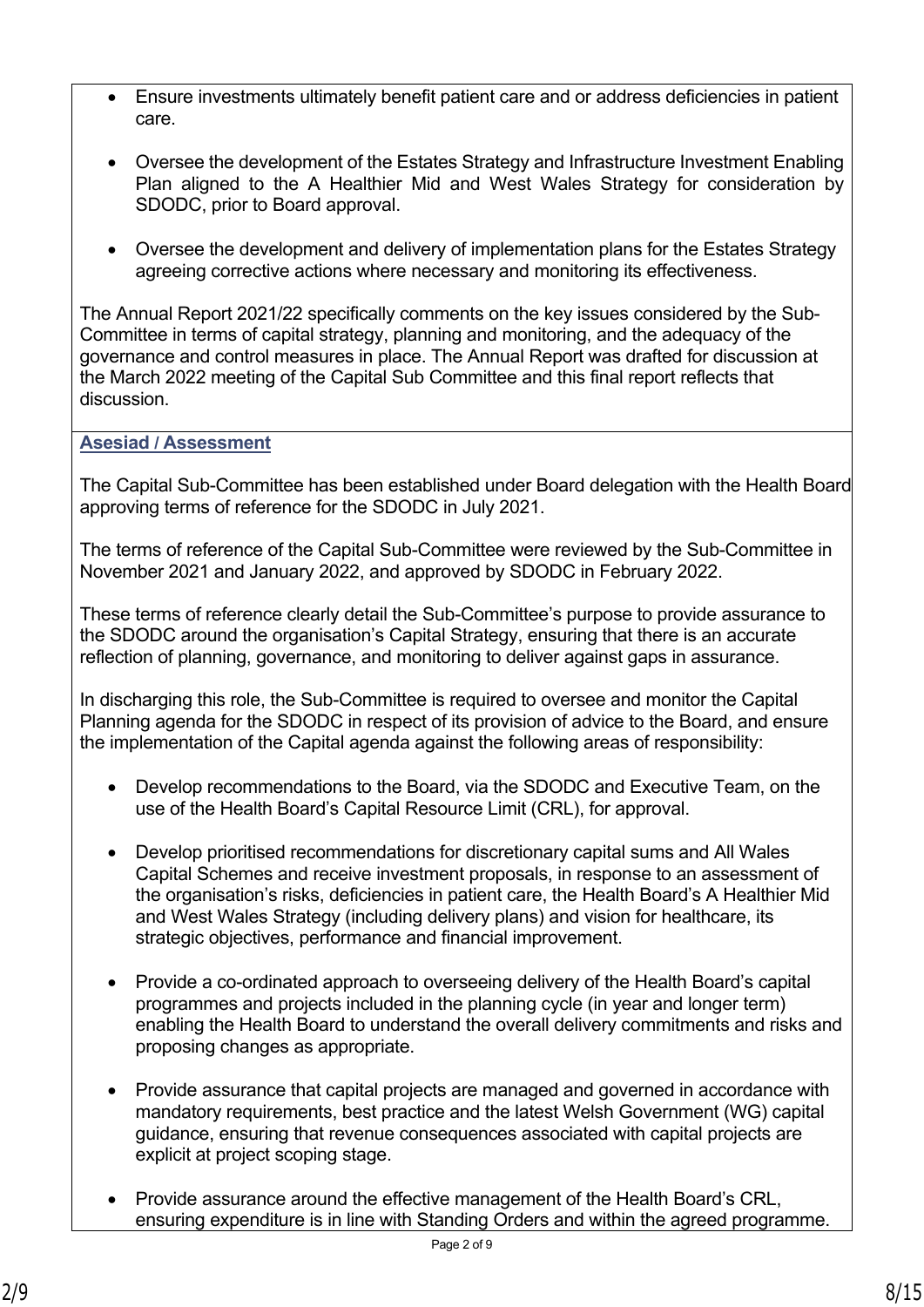- Scrutinise and quality assure major capital business cases prior to submission to SDODC including those developed in partnership with other organisations such as, Local Authorities, GP partners and Third Sector organisations.
- Ensure a robust disposal policy for redundant estate is in place.
- Consider options for the acquisition or disposal of estate and agree recommendations for the Board, via the SDODC.
- Review and recommend the appropriate delegated limits for capital expenditure authorisation and authorisation for other funding sources.
- Make recommendations on capital expenditure in relation to IM&T, medical & nonmedical equipment, estates statutory and infrastructure, contingencies, and other provisions.
- Ensure arrangements are in place to assess and deliver benefits (including patient benefits) of the capital received. Provide assurance to SDODC that risks associated with capital investment for estates, medical and non-medical equipment and IM&T services are being effectively managed across the whole of the Health Board's activities (including for hosted services and through partnerships and Joint Committees as appropriate)
- Agree the Annual Capital Audit Plan and monitor action against recommendations contained within audit reports issued by Capital Audit.
- To receive regular progress updates on the Integrated Care Fund (ICF) Capital bids and schemes being progressed
- Agree issues to be escalated to SDODC with recommendations for action.
- Agree an annual work plan for the Sub-Committee for review and approval by SDODC.

#### **Capital Sub-Committee Groups**

The Groups reporting to the Capital Sub-Committee during 2021/22 from which the Sub-Committee received an update were as follows:

#### **Capital Planning Group** – established to:

- Provide assurance to the Capital Sub Committee around the development of the DCP.
- Ensure robust processes are in place for the prioritisation of capital bids in line with the Health Board's risk management processes and strategic objectives.
- Receive and review the monthly Dashboard reports linked to All Wales Capital Programme (AWCP) funded projects approved by Project Directors and submitted to WG (these also form part of the Capital Review Meeting (CRM) agenda).

#### **Capital Monitoring Forum** – established to:

• Provide assurance to the Capital Sub Committee around the management and monitoring of the delivery of the capital investment programme and Capital Resource Limit.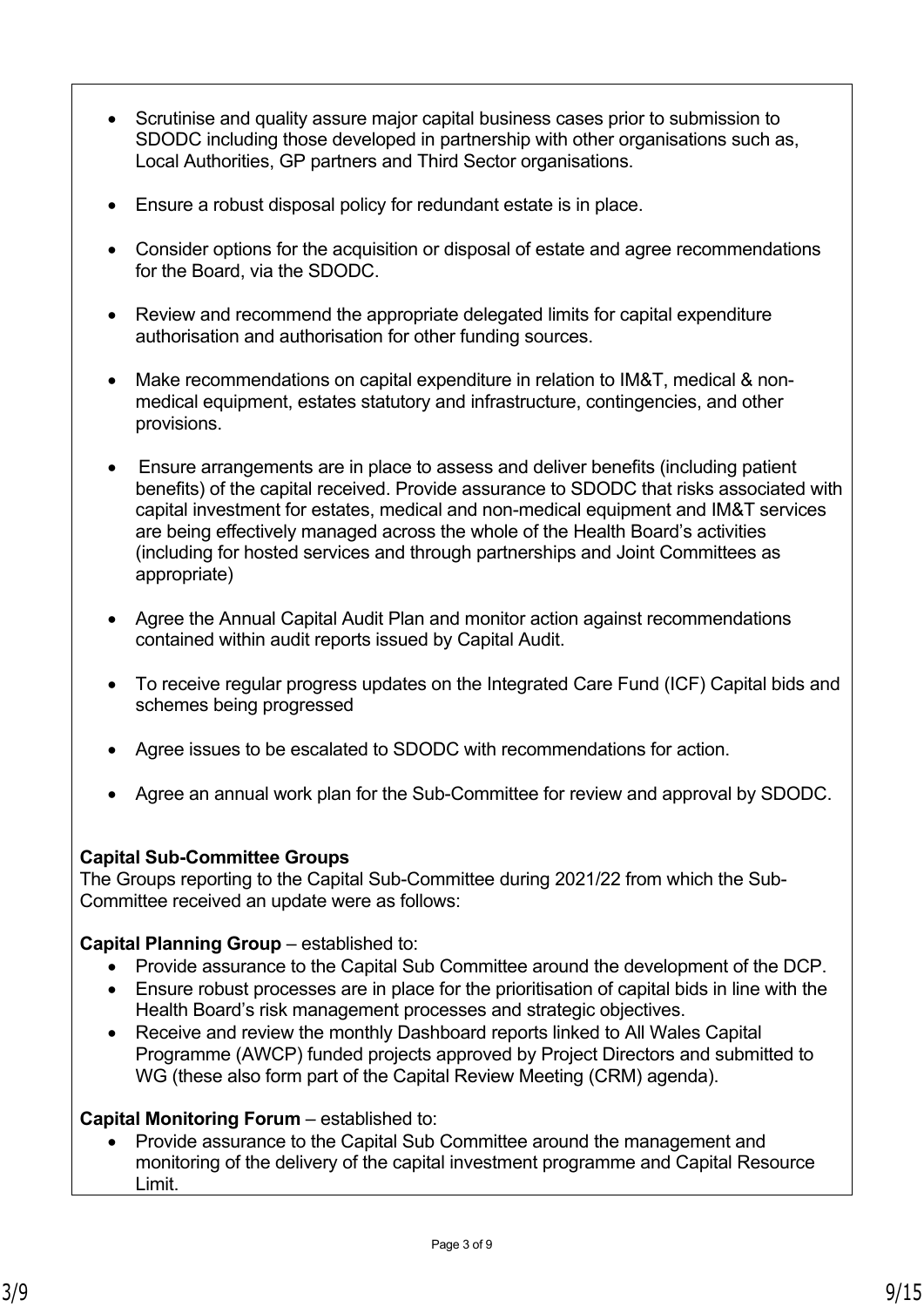• Keep the Capital Planning Group informed of progress on the delivery of the Capital Programmes and variances on expenditure/timescales which require attention.

In addition to the above, the work undertaken by the following groups is received in the form of update reports and minutes presented to the Capital Sub-Committee.

**Capital Review Meetings** – bi-monthly meetings held between the Health Board and WG's Capital Division to discuss all capital related issues. The minutes of these meetings are circulated to the Capital Sub-Committee.

**Capital Project Groups** - Each capital project is managed by a Project Group led by an appointed Executive Lead (Senior Responsible Officer) and Service Lead (Project Director). Bimonthly project highlight reports are received by the Capital Sub-Committee which report on project risks and progress and escalated to the SDODC. The report provides a RAG rating for each project; SDODC receive a summary position on all red RAG rated projects and those which report an amber RAG rating for two consecutive months or more.

Where appropriate for the scheme value/programme, a Sub-Group will meet prior to the Project Group to go through the detail of the financial status of the project chaired by the Finance Lead. This Sub-Group will then present a highlight report to the main Project Group. For All Wales Capital Planning, dashboards are submitted to WG in addition to the Capital Sub-Committee.

#### **Constitution**

From the terms of reference approved at the SDODC meeting in February 2022, the membership of the Sub-Committee was agreed as follows:

Director of Strategic Development and Operational Planning (Chair) Assistant Director of Strategic Planning and Development (Sub-Committee Lead and Deputy Chair) Independent Member Director of Estates, Facilities and Capital Management Assistant Director of Nursing, Infection, Prevention and Control Senior Business Partner (Finance) (delegated on behalf of the Director of Finance) Head of Facilities Information and Capital Management Assistant Director of Operations Assistant Director, Medical Directorate (delegated on behalf of the Medical Director) Digital Director Assistant Director of Primary Care Head of Governance and Assurance Head of Procurement Head of Capital Planning Director of Mental Health and Learning Disabilities County Director – Carmarthenshire County Director – Ceredigion County Director – Pembrokeshire Head of Radiology General Manager, Women and Children's Directorate Head of Pathology Assistant Director of Therapies & Health Lead

## **In attendance:**

Head of Capital Audit (three times a year / tri annual) Capital Programme Manager, Capital Planning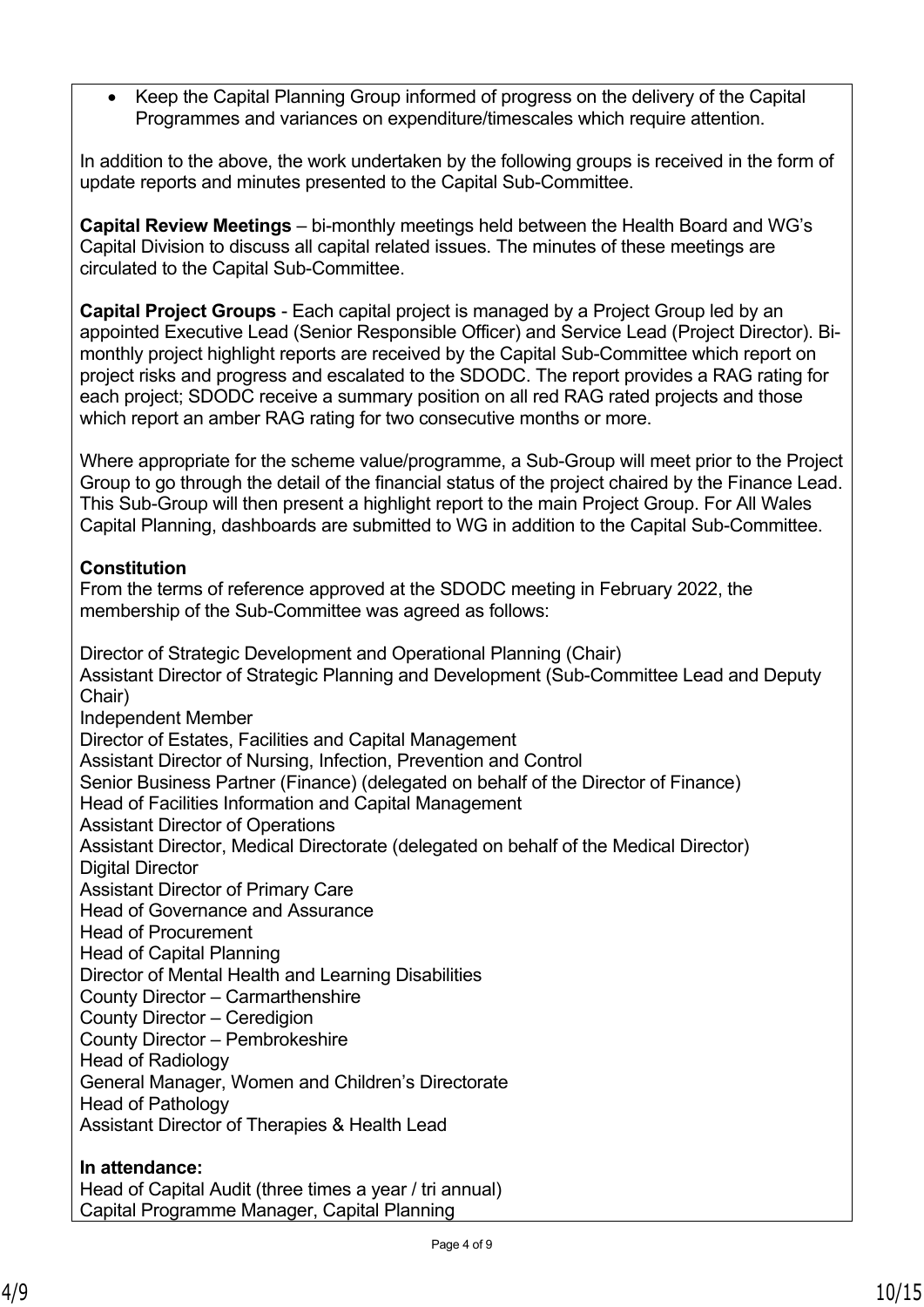Project Manager, Capital Planning Head of Property Performance

### **Meetings**

During 2021/2022, the Sub-Committee met on 6 occasions and was quorate at all meetings: th May 2021 st July 2021 th September 2021 th November 2021 27<sup>th</sup> January 2022 th March 2022

As the Capital Sub-Committee is directly accountable to the SDODC for its performance, following each meeting it provides an assurance to the Committee through a formal written update report which is received at the subsequent Committee meeting.

#### **Sub-Committee Terms of Reference and Principal Duties**

In discharging its duties, the Capital Sub-Committee has undertaken work during 2021/22 against the following areas of responsibility in relation to its terms of reference:

## **Governance**

**Sub-Committee Terms of Reference** – revisions to the Terms of Reference for the Capital Sub-Committee (including an amendment to its title from Capital, Estates and IM&T Sub-Committee) were agreed at its meeting in January 2022 and approved by SDODC in February 2022..

## **Capital Schemes**

The Sub-Committee has and continues to oversee and report on the delivery and continued progression of a significant number of capital projects that have been subject to risk based highlight reporting to the Sub-Committee during the year:

- Bronglais General Hospital (BGH), Chemotherapy Day Unit
- Aberystwyth Integrated Care Centre
- Cylch Caron Integrated Care Project
- Carmarthen Hwb
- Cross Hands Health and Wellbeing Centre
- Fishguard Health Centre
- Llandovery Health and Wellbeing Hub
- Major Infrastructure Programme, Health Board wide
- Transforming Mental Health: Acute Inpatient Re-design, Health Board wide
- Welsh Community Care Information Solution (WCCIS) Project
- Women & Children's Phase 2, Glangwili General Hospital (GGH)
- Fire Enforcement Work Withybush General Hospital (WGH)
- Aseptics
- Fire Enforcement Work GGH
- Prince Philip Hospital (PPH) Modular Theatres
- Diagnostic Imaging, CT Scanner GGH, CT Scanner WGH
- Implementation of A Healthier Mid and West Wales (AHMWW), Programme Business Case
- Integrated Primary and Community Development, Neyland
- Medical & Non Medical Equipment Replacement. Health Board wide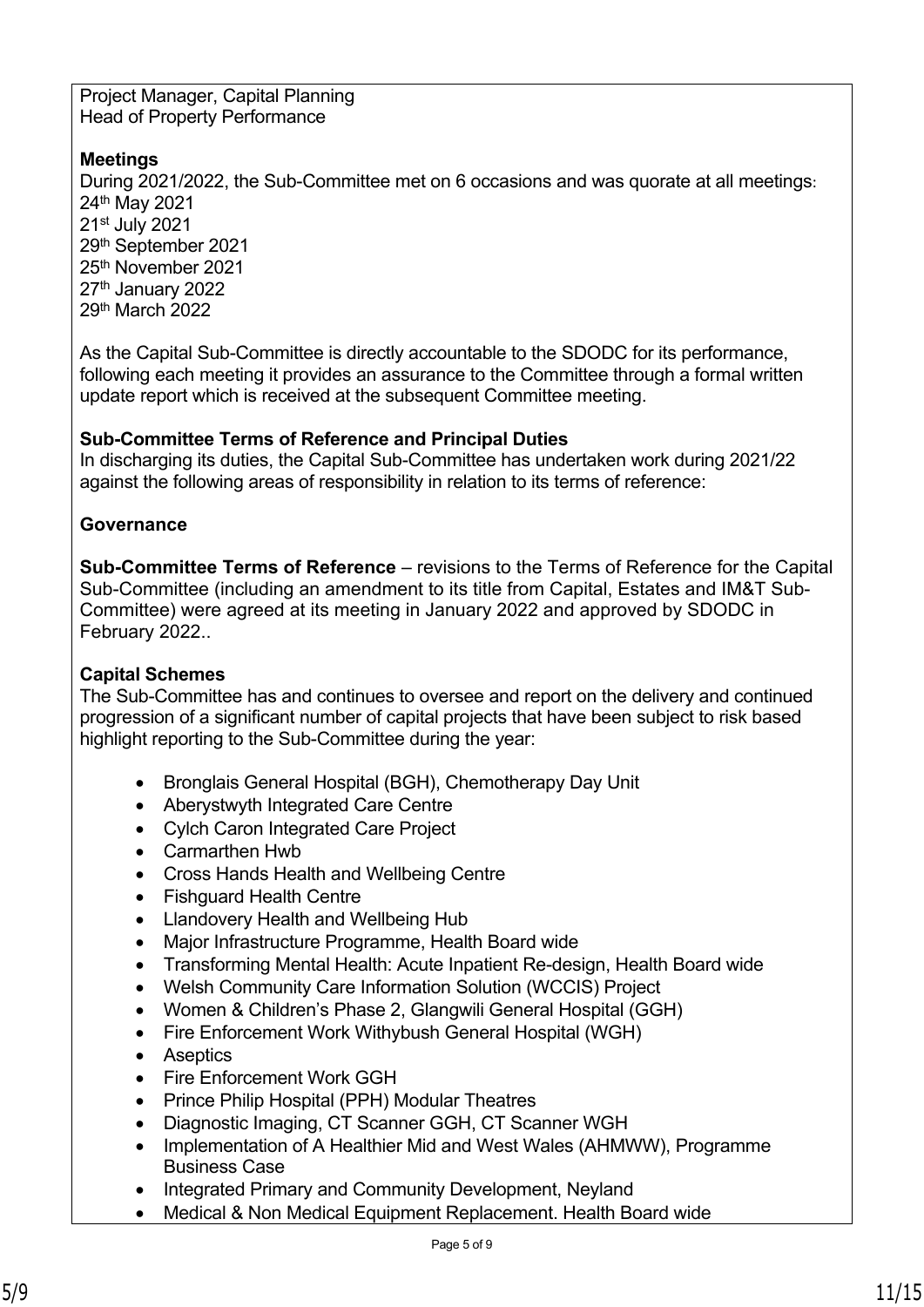• Regional Cellular Pathology services

# **Capital – Discretionary Capital Programme (DCP)**

Reports recommending prioritisation have been submitted to SDODC as well as reports monitoring expenditure against the CRL. The year started with a DCP of £7.421m, with an additional allocation bringing it up to £8.875m for the year.

It is acknowledged that capital resource remains insufficient to manage all the backlog pressures. To help address this, there have been the following key pieces of work:

- o Development of Estates Major Infrastructure Draft Programme Business Case (PBC)
- o Continued dialogue with WG on the IM&T PBC
- o Medical Devices Inventory Report

During the year, a prioritisation matrix has been developed and used to allocate an element of the UHB's discretionary allocation. The scoring methodology includes a significant weighting for schemes, which resolve safety issue for patients, staff or the public.

#### **Annual Plan 2020/21 – Enabling Plans**

As part of the planning cycle, the Capital Sub-Committee has discharged its duty to oversee the development of enabling plans as follows:

o Capital Enabling Plan – Infrastructure and Investment

### **Capital Audit**

A quarterly report is presented to the Capital Sub-Committee to provide an update on progress made with regard to recommendations received from NHS Wales Shared Services Partnership (NWSSP)- Audit and Assurance Services in respect of a number of the audit reports undertaken on capital projects. A capital audit tracker has been developed to ensure that the Sub-Committee oversees the capital audit process in terms of the monitoring of actions against recommendations included in each audit report.

#### **Risk**

The Terms of Reference state the Sub-Committee will 'provide assurance to SDODC that estates and IM&T services are safe and sustainable and that all risks associated with capital investment are being effectively managed across the whole of the Health Board's activities (including for hosted services and through partnerships and Joint Committees as appropriate)'. During 2021/22, the Sub-Committee received updates to the risk management process and reviewed directorate level risks aligned to the Sub-Committee that exceeded the UHB's agreed risk tolerance.

The Sub-Committee also received themed risk registers for 'capital', 'estates/environment' and 'IM&T' which captured all risks where there were planned actions related to current or future capital requirements. Further work is being undertaken to review and validate these against the capital bid process and the prioritisation lists for DCP allocation. No significant unknown risks have been identified to date.

#### **Post Project Evaluation and Lessons Learnt**

The Sub-Committee received Post Project Evaluations (PPEs), which included outputs of evaluations for the following schemes:

Women and Children Phase II GGH- (reported to CSC July 2021) Ward 9/10 WGH – (reported to CSC September 2021)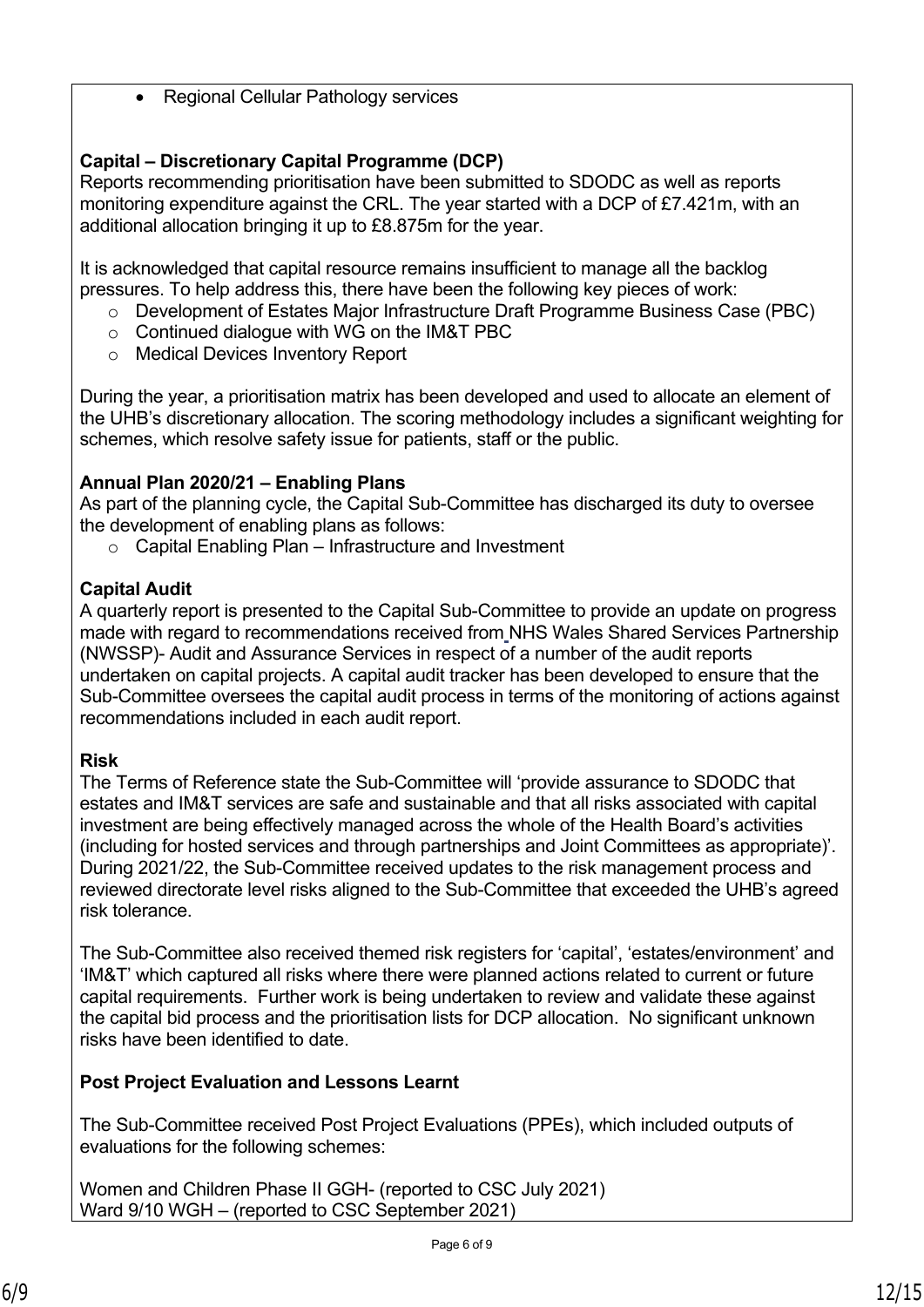Cardigan Integrated Care Centre – (reported to CSC, November 2021) Front of House BGH– (reported to CSC, March, 2022)

All of the major schemes undertaken by the Health Board will consider the planned benefits of the investment for staff and patients at the outset. The evaluations undertaken during the year have considered the planned and unintended patient and staff benefits of the investment made.

### **Other Areas of Responsibility**

During 2021/22, the Sub Committee also received and considered the following agenda items: o A Healthier Mid and West Wales Programme Business Case

- o Backlog Audit Updates
- o Estate Backlog Audits
- o PPH land options
- o IS014001
- o Decarbonisation
- o Strategic Medical Device Replacement
- o GGH Fire Enforcement BJC
- o Diagnostic Imaging Updates
- o ICF Capital

#### **Key Risks and Issues/Matters of Concern**

During 2021/22, the following key risks and issues/matters of concern were raised to the SDODC:

- **Capital Resource Limit and Discretionary Capital Allocations 2021/22** despite notification of a non-recurring uplift to the Discretionary Capital allocation in 2021/22, the capital allocation will remain insufficient to provide the SDODC with full assurance on the management of infrastructure and backlog risks. The DCP for 2022/2023 is also further reduced and will place further pressure on addressing backlog issues.
- **Capital Projects** to note those capital projects reporting a high risk assessment guideline status and the work underway to mitigate risks. As at March 2022, the red risk projects were Women & Children's Phase 2, Cross Hands Health and Wellbeing Centre, and Fire Enforcement Work (WGH), which subject to further monitoring by the Capital Sub-Committee.

#### **Matters Requiring SDODC Consideration or Approval**

During 2021/22, the following matters requiring SDODC consideration or approval were raised:

- **Capital Resource Limit and Discretionary Capital Allocations 2021/22:** The capital allocation remains insufficient to provide SDODC with full assurance on the management of infrastructure and backlog risks for the 2021/22 year.
- **Capital Projects:** To note the capital projects included in reports currently reporting a high risk.
- **Financial risks** associated with capital schemes including PPH modular theatre build and the Women & Children schemes.
- **Revised Terms of Reference** To approve the revised Terms of Reference for the proposed Capital Sub-Committee.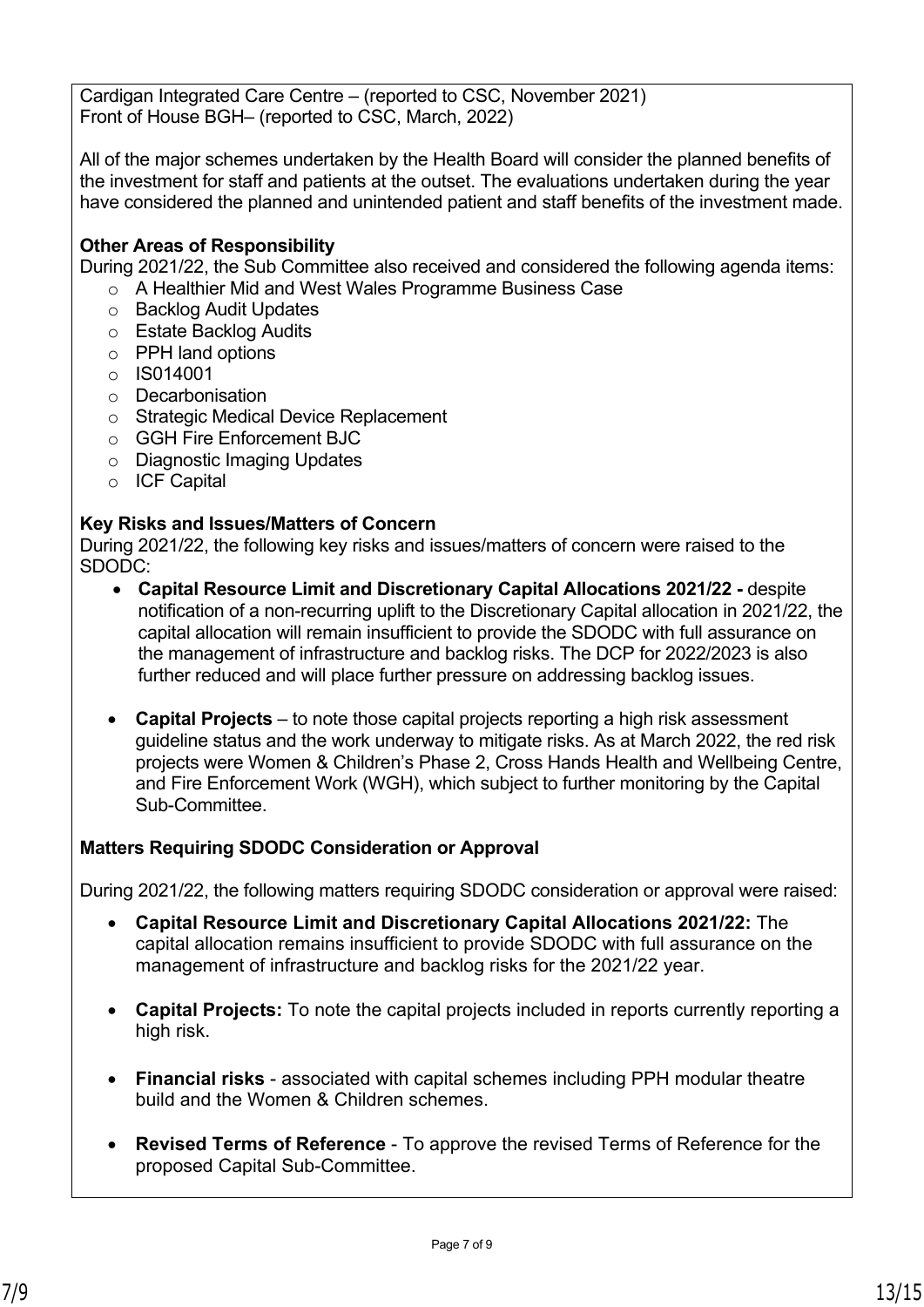• **Capital Programme 2022/23 -** allocation has been reduced by £1.775m to £5.645m. The reduction will have a significant impact on the investments that can be made in key areas for 2022/23. Environmental Financial Advisory Board (EFAB) funding for 2021/22 will not be continued in 2022/23. However, WG anticipate reinstating the fund for 2023/24.

### **Capital Sub-Committee Developments for 2022/23**

The following developments are planned for the Capital Sub-Committee during 2022/23:

- Further development of a project management framework
- Updating capital governance and maintaining progress on the actions required as a result of the capital governance review
- Maintaining progress on project evaluations and lessons learnt reviews
- Progressing projects as part of AHMWW PBC including maintenance of governance around the programme and responding to scrutiny comments. Progressing with the land process for the new urgent and planned care hospital.
- Ensuring that the Health Board is maximising opportunities being made available through the Housing with Care Fund (HCF) and the Health and Social Care Integration and Rebalancing Capital Fund.

#### **Argymhelliad / Recommendation**

The Strategic Development and Operational Delivery Committee is requested to approve the Capital Sub-Committee Annual Report 2021/22.

| Amcanion: (rhaid cwblhau)<br><b>Objectives: (must be completed)</b>                                                             |                                                                                                                                                                                                                                                                                  |
|---------------------------------------------------------------------------------------------------------------------------------|----------------------------------------------------------------------------------------------------------------------------------------------------------------------------------------------------------------------------------------------------------------------------------|
| Committee ToR Reference:<br>Cyfeirnod Cylch Gorchwyl y<br>Pwyllgor:                                                             | 10.4.1 Report formally, regularly and on a timely<br>basis to the Board on the Committee's<br>activities. This includes the submission of a<br>Committee update report, as well as the<br>presentation of an annual report within six<br>weeks of the end of the financial year. |
| Cyfeirnod Cofrestr Risg Datix a Sgôr<br>Cyfredol:<br>Datix Risk Register Reference and<br>Score:                                | Not Applicable                                                                                                                                                                                                                                                                   |
| Safon(au) Gofal ac lechyd:<br>Health and Care Standard(s):                                                                      | Governance, Leadership and Accountability                                                                                                                                                                                                                                        |
| <b>Amcanion Strategol y BIP:</b><br><b>UHB Strategic Objectives:</b>                                                            | Not Applicable                                                                                                                                                                                                                                                                   |
| <b>Amcanion Llesiant BIP:</b><br><b>UHB Well-being Objectives:</b><br><b>Hyperlink to HDdUHB Well-being</b><br><b>Statement</b> | Not Applicable                                                                                                                                                                                                                                                                   |